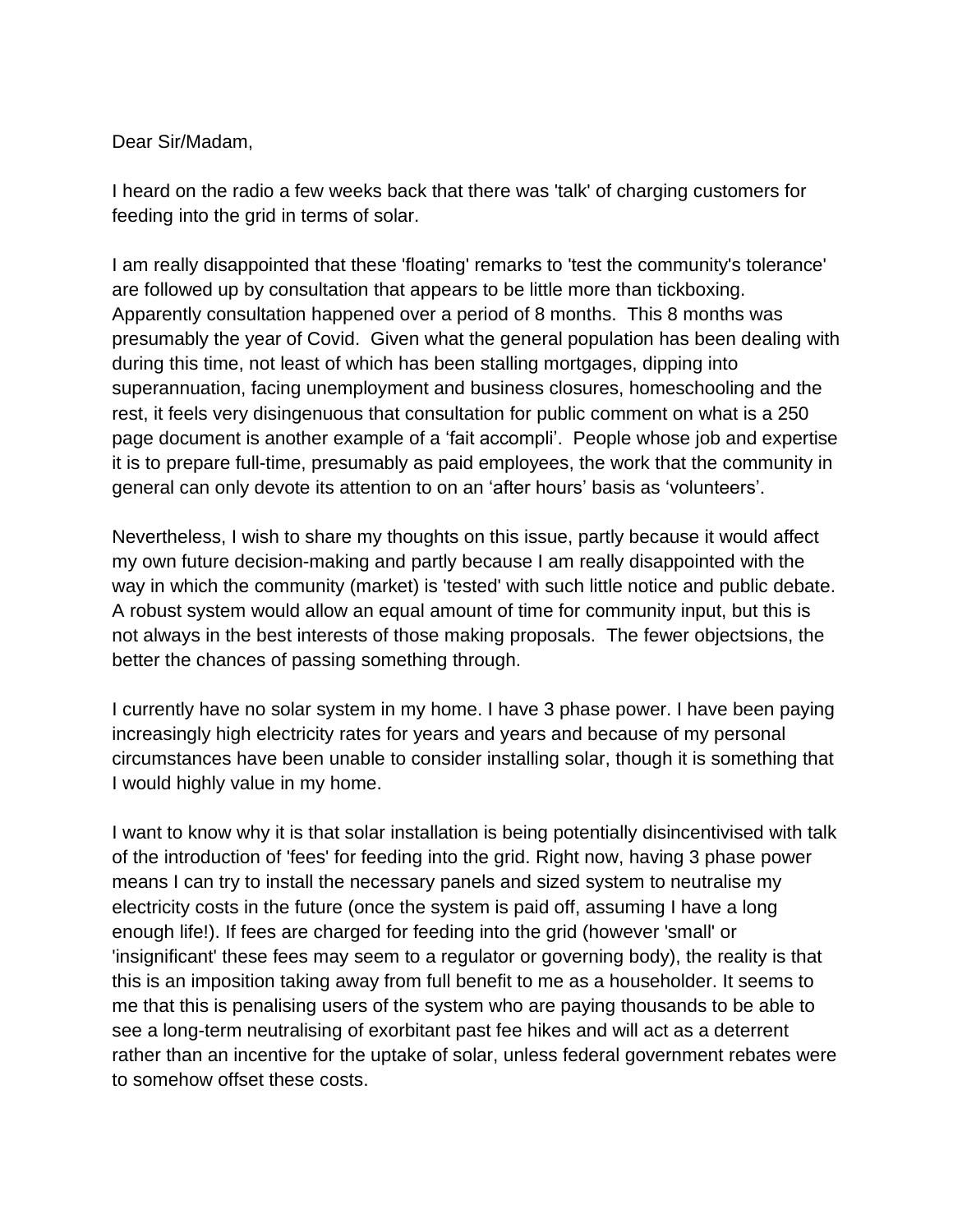Given our community and governments allow loopholes for multinationals and corporates to pay little to no tax, I would have thought that the cost of infrastructure needed to expand the grid network to cater for the growing demand through solar uptake in SEQ, would better be sourced from those who are not making a fiscal contribution to our community in this way. I would have thought that arguments could be raised with the federal government about applying for 'federal money' achieved by way of corporate JobKeeper repayments, public money paid by Queensland citizens as much as those of other states, given in good faith during the pandemic but apparently not needed as shown in profits to shareholders and CEO bonuses. I would have thought that if federal and state and even local governments can find billions of dollars to fund a 2 week Olympic event in South East Queensland 10 years ago, it is hard to understand why the provision of extended energy infrastructure eludes them as a core responsibility of good government. I would counter any arguments that large corporations do not need to be good corporate citizens by paying their dues because they contribute by 'creating jobs' with the argument that there are thousands of small to medium businesses who 'create jobs' but who can't get away with paying no tax.

I am really upset that the easy route seems to always be to put the cost of 'infrastructure' back onto the users when the whole point of a tax system is to build infrastructure across the community for the necessary utilities of life (be they education, health, energy, etc). Given that electricity was not always a market driven service, but became one through political will, the least the government and the decision-making stakeholders such as the Qld Energy Market Commission can do is offset the cost of exorbitant hikes over many years by ensuring that solar stays FULLY AND PROPERLY INCENTIVISED for householders.

In a time when governments are holding back on the superannuation contribution increase and encouraging reverse mortgages in retirement, when wages are frozen and when the housing situation for renters and homeowners alike seems to be precipitating another financial crisis, I fail to see charging for feeding into the grid is doing little more than taking the easy route for decisionmakers in the energy market. It is after all, so much easier to go after the 'little man (or woman!)' who does not have the financial resources or emotional stamina to continually be responding to public policy announcements and media releases. I wholeheartedly OBJECT to the notion of a charge for feeding into the grid. Alternative funding sources to 'grow' the grid need to be sought. Either we care about the planet and want everyone in. Or we don't and give we certain sections of the community a 'get out of jail' card. This is the monopoly that has been created.